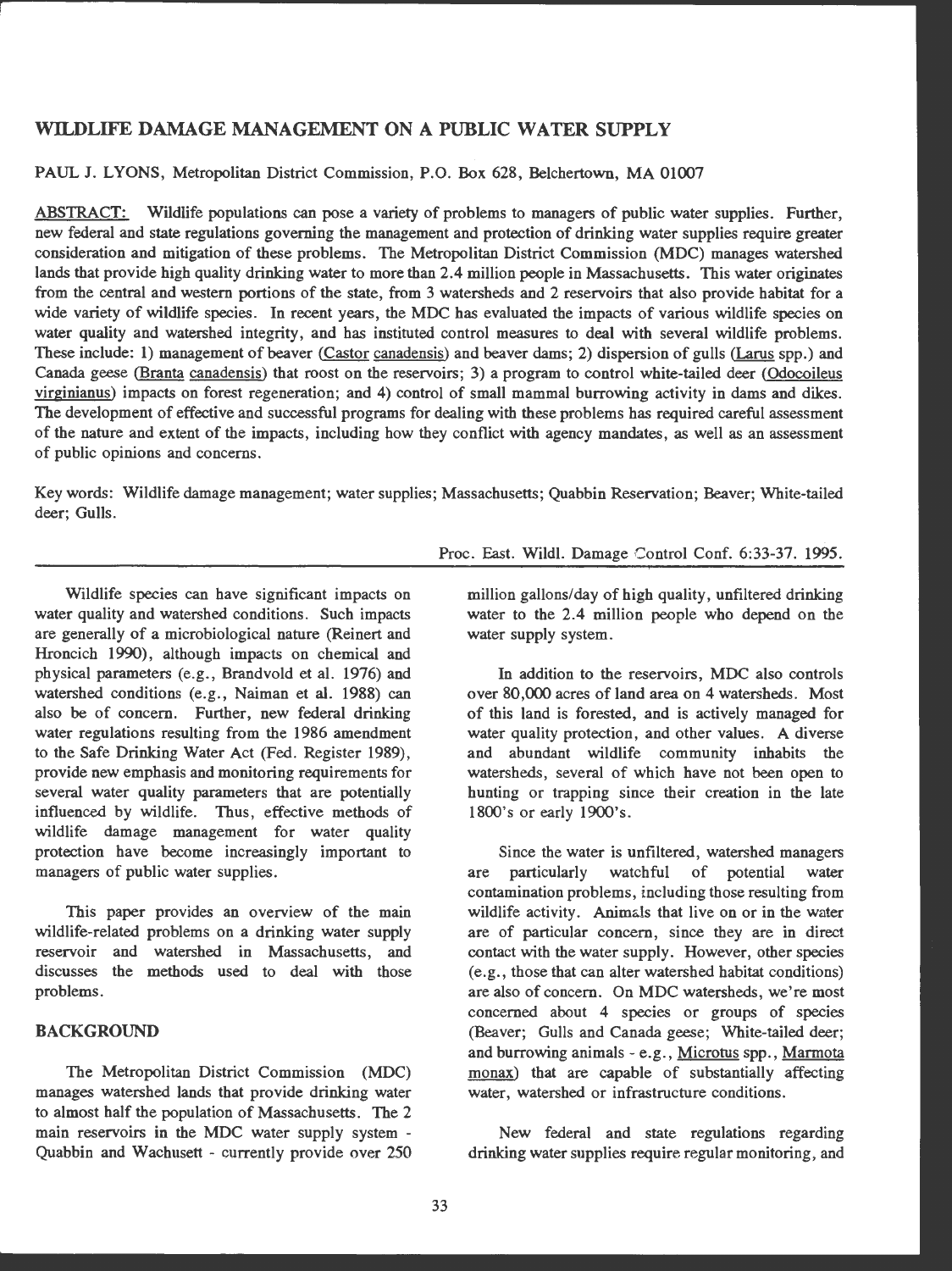provide threshold standards for a number of water quality parameters, including turbidity, coliform bacteria, viruses and Giardia lamblia (a protozoan parasite found in a variety of animal hosts). These regulations provide added reason for careful monitoring and control of wildlife problem situations on the watersheds.

# **SPECIFIC PROBLEM SITUATIONS**

The concerns related to wildlife activity on MDC watershed lands involve existing or potential impacts on: a) water microbiology (e.g., bacteria, viruses, protozoa); b) chemical and physical parameters (e.g., temperature, turbidity, color, nutrients); and c) the integrity of the watershed and the waterworks infrastructure (e.g., dams, roads, watershed cover) .

#### **1) Beaver**

Beaver dam construction and tree cutting can produce substantial changes in the hydrology and cover conditions of streams and riparian zones (Naiman et al. 1988), as well as impacts on roads, dams and other watershed infrastructure. Further, beaver have also been implicated as possible vectors in several waterborne outbreaks of Giardiasis (Erlandsen and Bemrick 1988). Thus, beaver can potentially influence all 3 of the impacts identified above.

Dam-building affects various aspects of water quality, such as turbidity, temperature, color and nutrient levels (e.g., Malben and Foote 1955; Naiman et al. 1986; Wilen et al., n.d.). Intact, stable dams and ponds can accumulate substantial amounts of sediments and nutrients, resulting in a "sequestering" of these materials up in the watershed, instead of down in the reservoir.

Over time, aquatic and emergent plant growth may stabilize these areas, thus "locking" the sediments and nutrients in place (Naiman and Melillo 1984). This is obviously very desirable for maintaining high water quality in the reservoir. However, dam-breaching episodes can release substantial amounts of these accumulated sediments and nutrients, resulting in significant water quality degradation downstream.

We deal with beaver problems in various ways. In the past, we've live-trapped and moved problem beaver to other parts of the watershed, but most suitable beaver sites are already occupied or exploited, and the Massachusetts Division of Fisheries & Wildlife

now discourages live-trapping and transplanting of beaver. Lethal trapping is now being considered in limited situations where non-lethal control measures are ineffective or impractical.

In many cases, we can deal with beaver problems through the regulation of water levels in the beaver ponds, and we have used and experimented with various designs of flow control devices over the years. Generally, we've had good success using these devices, although we've found that their use and effectiveness is often limited by the water depth and productivity of the pond.

Recognizing that the net impact of beaver activity is often related to the stability of the beaver dam itself, we're also experimenting with "stabilizing" dams that are prone to washout. This is especially important on "flashy" streams, or in areas close to the intake structures (where water is leaving the reservoir, heading towards the consumers' faucets).

We also recognize that beaver are a high-publicinterest species, and that we need to know more about the relationships between beaver activity, water quality and watershed integrity Thus, we plan to further study the role of beaver on our watersheds, and continue to refine our management policies to reflect the need for site-specific, ecologically-defendable decisions.

#### 2) Gulls and Geese

Roosting gulls and geese are also a major concern to water supply managers - again, because most of their offending actions occur on or near the water surface. The concerns with these species relate primarily to microbial and chemical impacts.

Gull and goose problems mainly occur during fall and early winter months, when geese are migrating through the area, and gulls are moving inland from coastal breeding sites. We do have a resident goose population, but it is not very large and does not pose a significant water quality problem at this point.

The problem with these species relates to their tendency to defecate in or near the water. This results in increased bacteria and nutrient levels (Hussong et al. 1979; Benton et al. 1983; Portnoy 1990), as well as the possible introduction of disease organisms, such as Salmonella (Monaghan et al. 1985), into the water.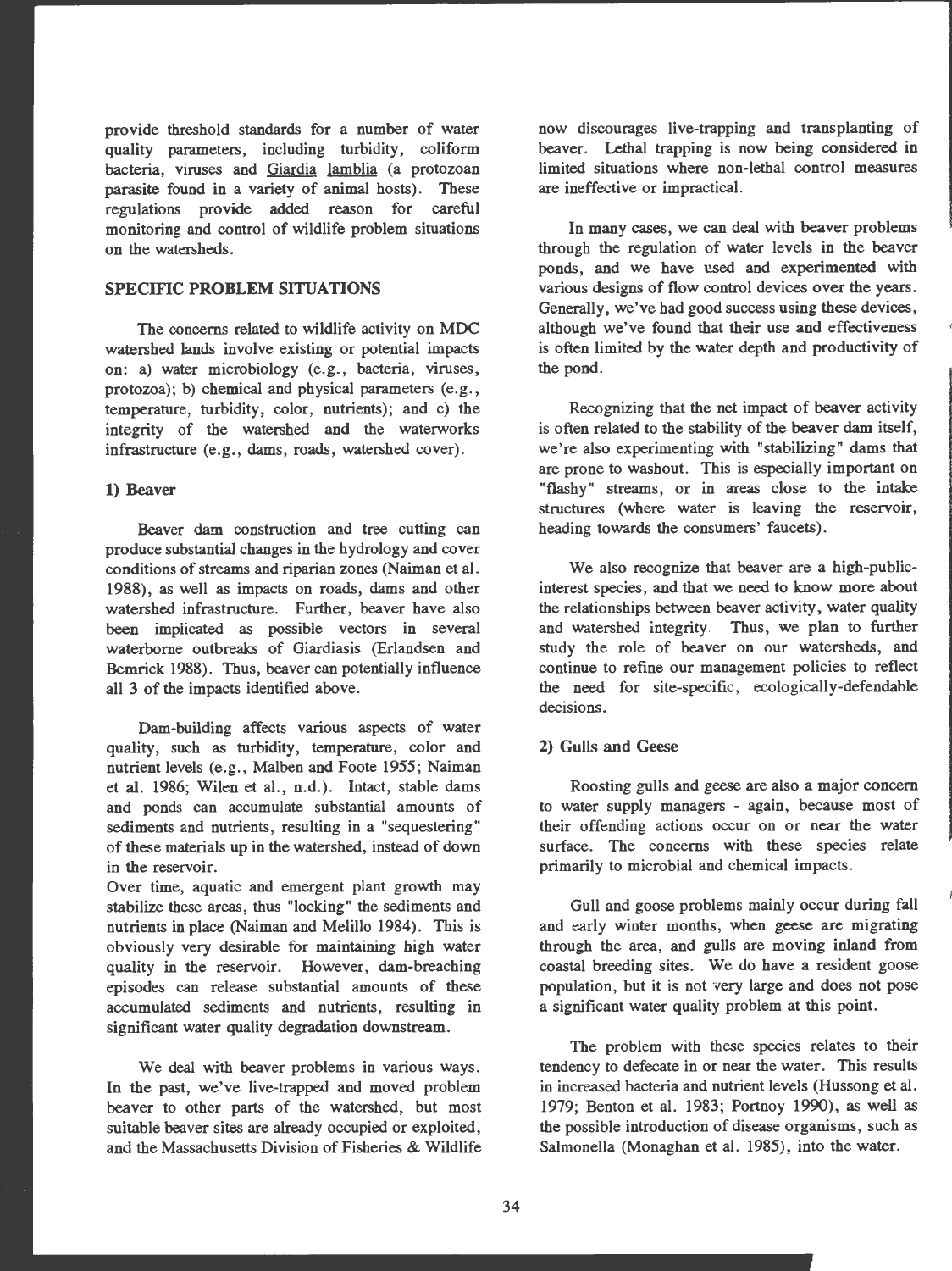We're particularly concerned about the gulls since they congregate on the reservoir in much greater numbers than the geese and they spend their days at local landfills and sewage treatment facilities, where they can easily come into contact with various organisms that we'd rather not have in our drinking<br>water. Three species of gulls - Herring (Larus water. Three species of gulls - Herring (Larus argentatus), Great black-backed (Larus marinus) and argentatus), Great black-backed (Larus marinus) and<br>Ring-billed (Larus delawarensis) constitute the majority of the birds using the reservoirs for roosting

We've dealt with these problems in several ways. First, we knew we'd have a difficult time keeping the birds off the reservoirs altogether, so instead, we established a "gull-free" zone near the water intake facilities. We then used a program of physical harassment, with people in boats firing shellcrackers to essentially "herd" the birds out of the gull-free zone. The boat crew attempted to move the birds just enough to keep them out of this zone. We've also experimented with other pyrotechnical devices, such as propane cannons, but have not found these to be particularly effective.

Due to their ability to fly long distances between feeding and roosting areas, gull problems in southern New England are considered a regional issue, so we've started discussions with other state officials, and the operators of local landfill and sewage treatment plant facilities in an effort to reduce the availability of gull food in the region. Ultimately, we feel that this will be the most effective means of reducing our gull problem.

For goose control, we've used several habitat modification techniques to keep the geese away from the water's edge. Simply leaving grassy areas unmowed has reduced goose use somewhat, but we've also established a vegetational border (using Rosa rugosa) along the shoreline to block both the visual and escape paths of the birds to the reservoir. Public feeding of geese, and other wildlife, is also prohibited around the reservoirs.

#### 3) White-tailed Deer

On the Quabbin Reservation, deer browsing has caused substantial alterations to watershed cover conditions. Until recently, the deer herd on Quabbin was unexploited for more than half a century. During this time, the herd grew to the point where it was

effectively eliminating a substantial portion of the woody regeneration on the reservation. This impact was obvious, but not considered to be a problem for many years, since the watershed forest was still fairly young and healthy, and the lack of regeneration actually increased water yields from the land (Spencer 1975).

However, in recent years, the existing forest has matured, stagnated and started to break up from wind, ice, insect and other forms of disturbance, and with the lack of regeneration, much of the watershed appears to be moving towards "savannah" conditions rather than the diverse, healthy forest cover that we feel provides the best long-term protection for water quality.

After documenting the nature and extent of the impacts on forest regeneration (Kyker-Snowman 1989), we then developed a deer impact reduction plan that would effectively deal with the deer impact problem, yet also minimize potential human impacts on the watershed, and incorporate the concerns of a wide range of special interest groups on how the reservation should be managed. This plan included several components, including controlled public hunting, smaller-group supervised hunts, experimental largescale electric fencing, and several changes in the way MDC conducts land management activities on the watersheds.

Controlled public hunting constitutes the heart of the program, however, and we've had 2 extremely successful hunts during the past 2 years. We attribute much of this success to the combination of our program design (which included the use of multiple hunting segments and good hunter density and distribution), and good communication with the hunters - both during the hunts, and during mcndatory orientation sessions prior to them.

We've also been experimenting with tree shelters, and have erected several electric fence exclosures in areas where deer population reduction is not an option.

### **4) Burrowing Animals**

Finally, we occasionally must deal with the impacts of burrowing animals, especially in our dams and dikes, where the burrows can present serious threats to the integrity of these structures. So far, we've dealt with these problems by contracting with the local USDA APHIS ADC office for lethal control.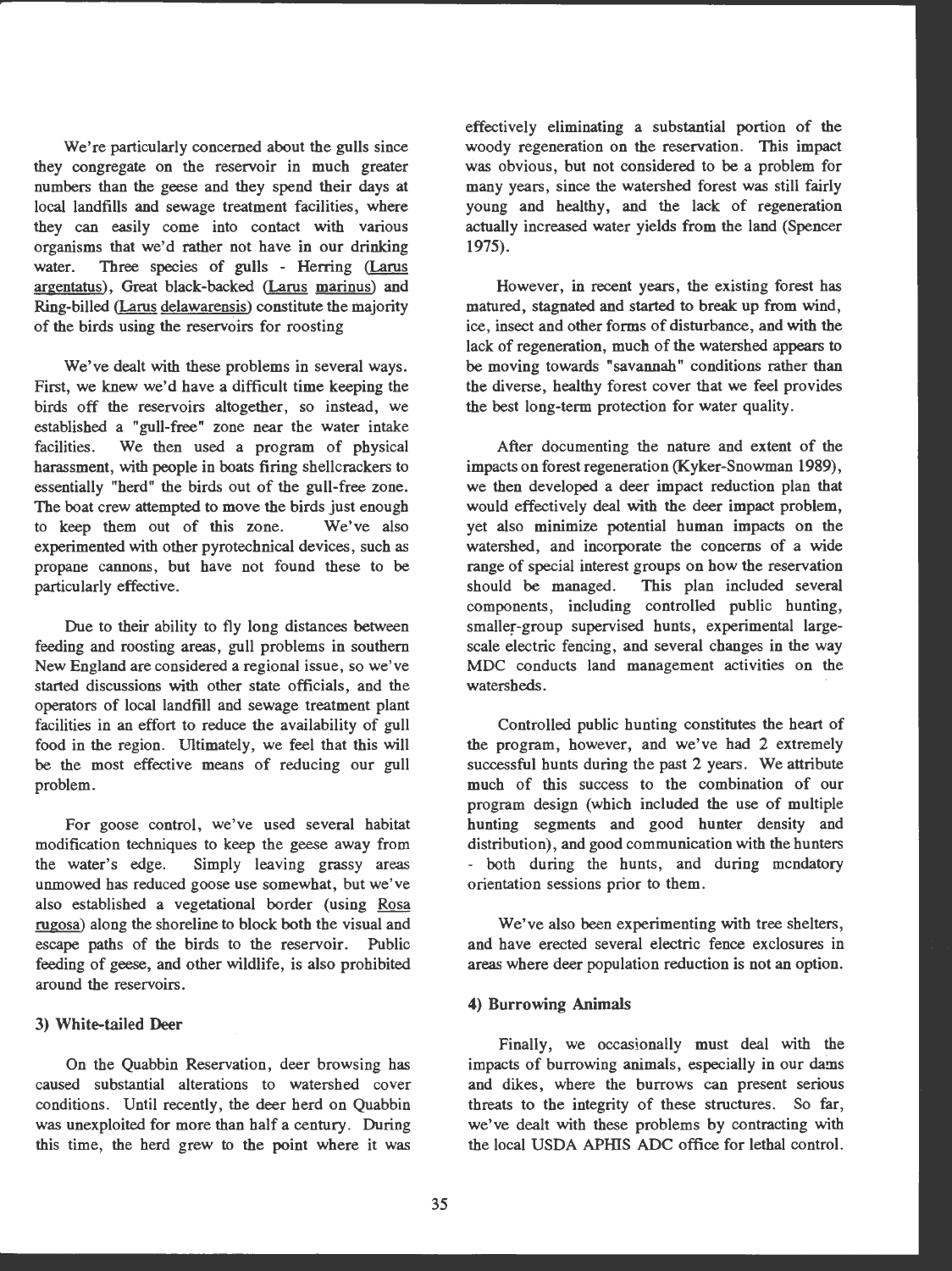However, we're looking into more permanent control measures involving habitat modification to discourage burrowing activity in critical areas.

#### **DISCUSSION**

MDC views wildlife as an important component of its watershed lands - one that is of particular interest to the hundreds of thousands of people that visit those lands each year. But when wildlife problems arise, we recognize that our primary obligation is to protect the quality of the water supply. However, MDC is a public agency, and its watershed lands are public property, so management decisions must also consider the values, interests and needs of all the residents of the state.

In dealing with wildlife problems on our watershed lands, we've found it extremely important to clearly define the nature of the problems as well as why and how they pose conflicts with our agency mandates. Still, finding effective, publicly-acceptable and politically-viable solutions to our wildlife problems is often challenging. The tremendous diversity of public opinions and special interests regarding deer hunting for example, made the process of developing a plan to deal with deer impacts very long and difficult. Ultimately, the acceptance of that plan required striking a tenuous balance between the interests and concerns of a number of groups and agencies.

The future for wildlife damage management on MDC watershed lands will likely be one of continued intensive efforts to maintain animal populations, or their impacts, at levels compatible with watershed management goals and practices. Some problems will require inter-agency cooperation (e.g., working with the Massachusetts Division of Fisheries & Wildlife on the Quabbin deer hunts) or regional efforts (e.g., to reduce gull food sources). Others (e.g., beaver impacts) will require more research, aimed at more clearly defining that fine line between a benefit and a liability. All will require an objective, professional perspective that ties management proposals to agency mandates, and also incorporates the opinions of an increasingly concerned public .

### **LITERATURE CITED**

- Benton, C., F. Khan, P. Monaghan, **W.N.** Richards and C.B. Shedden. 1983. The contamination of a major water supply by gulls (Larus sp.): a study of the problem and remedial action taken . Water Res. 17:789-798.
- Brandvold, D.K., C.J. Popp and J.A. Brierly. 1976. Waterfowl refuge effect on water quality: II. Chemical and physical parameters. J. Wat. Poll. Control Fed. 48(4):680-687.
- Erlandsen, S.L. and W.J. Bemrick. 1988. Waterborne <sup>g</sup>iardiasis: sources of Giardia cysts and evidence pertaining to their implication in human infection. pp. 227-236 **IN: P.M .** Wallis and B.R. Hammond (eds). Advances in Giardia research. Univ . Calgary Press, Calgary, Alberta.

Federal Register. 1989. Vol. 54(124):27486-27541.

- Hussong, D. , **J.M.** Damare, R.J. Limpert, **W.J.L.**  Sladenk, R.M. Weiner and R.R. Colwell. 1979. Microbial impact of Canada Geese (Branta canadensis) and Whistling **Swans** (Cygnus columbianus columbianus) on aquatic ecosystems . Appl. Envir. Microbiol. 37:14-20 .
- Kyker-Snowman, T. 1989. 1989 Quabbin forest regeneration study. MDC Publication .
- Malben, G. and J.B. Foote. 1955. Beaver activity and water quality. J. Amer. Water Works Assoc. 47:503 -507.
- Monaghan, P., C.B. Shedden, K. Ensor, C.R. Fricker and R.W.A. Girdwood. 1985. Salmonella carriage by herring gulls in the Clyde area of Scotland in relation to their feeding ecology. J. Appl. Ecol. 22:669-680.
- Naiman, R.J., J.M. Melillo and J.E. Hobbie. 1986. Ecosystem alteration of boreal forest streams by beaver (Castor canadensis). Ecology 67(5):1254-1269.
- Naiman, R.J., C.A. Johnston and J.C. Kelly. 1988. Alteration of North American streams by beaver. BioScience 38(11):753- 762.